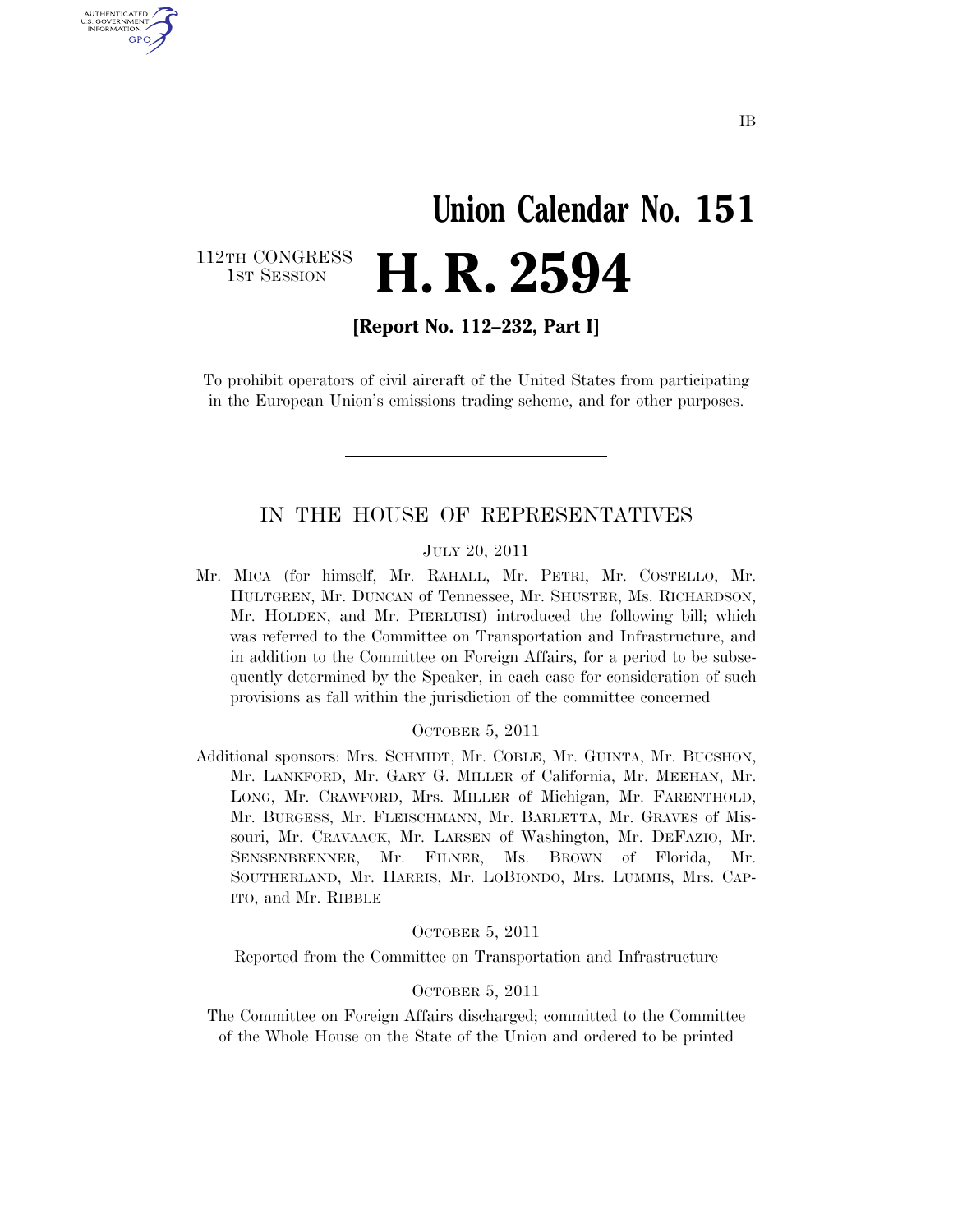# **A BILL**

2

To prohibit operators of civil aircraft of the United States from participating in the European Union's emissions trading scheme, and for other purposes.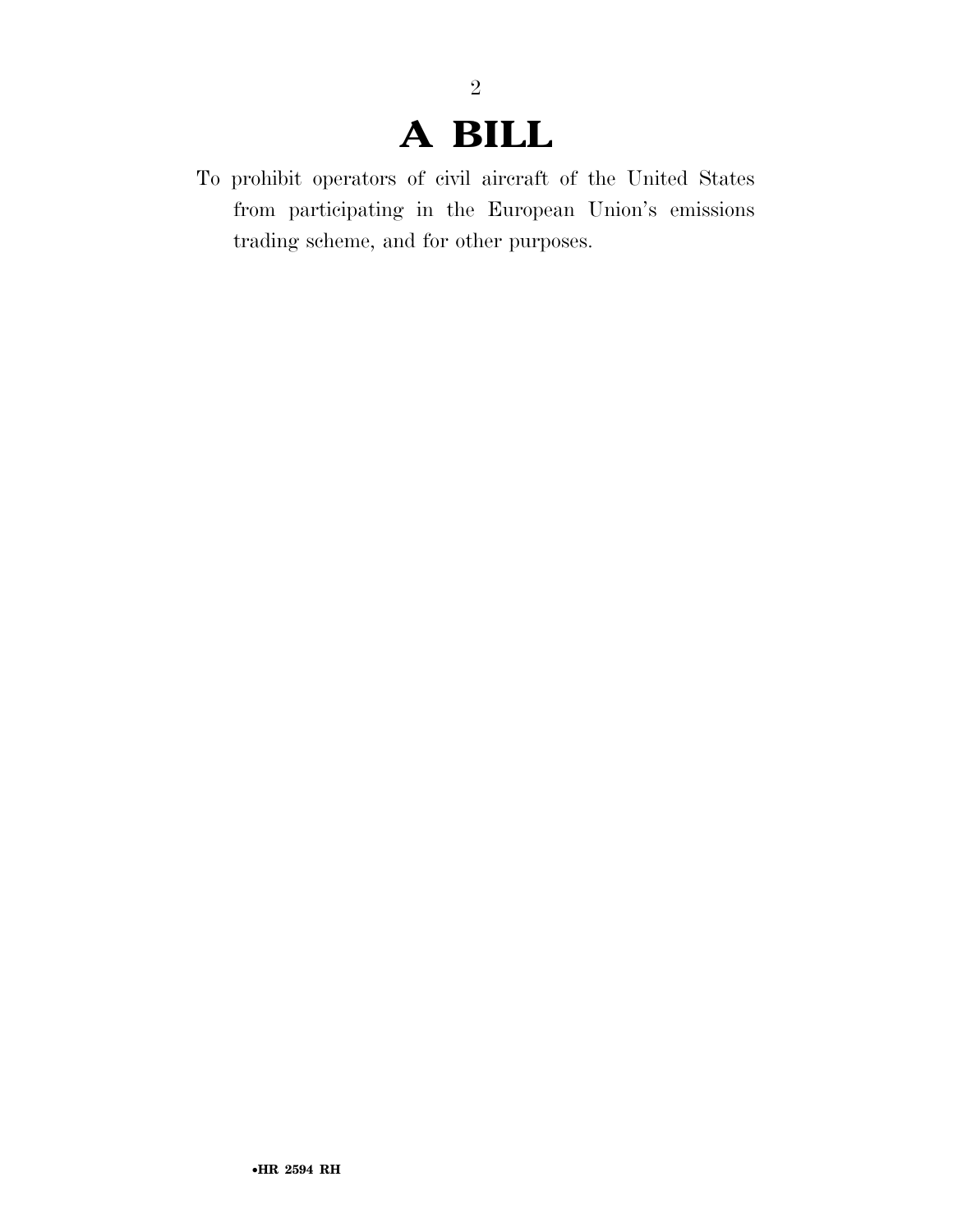*Be it enacted by the Senate and House of Representa-tives of the United States of America in Congress assembled,* 

# **SECTION 1. SHORT TITLE.**

 This Act may be cited as the ''European Union Emis-sions Trading Scheme Prohibition Act of 2011''.

### **SEC. 2. FINDINGS.**

Congress finds the following:

 (1) The European Union has unilaterally im- posed an emissions trading scheme (in this section referred to as the ''ETS'') on non-European Union aircraft flying to and from, as well as within, Eu-rope.

 (2) United States airlines and other United States aircraft operators will be required under the ETS to pay for European Union emissions allow- ances for aircraft operations within the United States, over other non-European Union countries, and in international airspace for flights serving the European Union.

 (3) The European Union's extraterritorial ac- tion is inconsistent with long-established inter- national law and practice, including the Chicago Convention of 1944 and the Air Transport Agree-ment between the United States and the European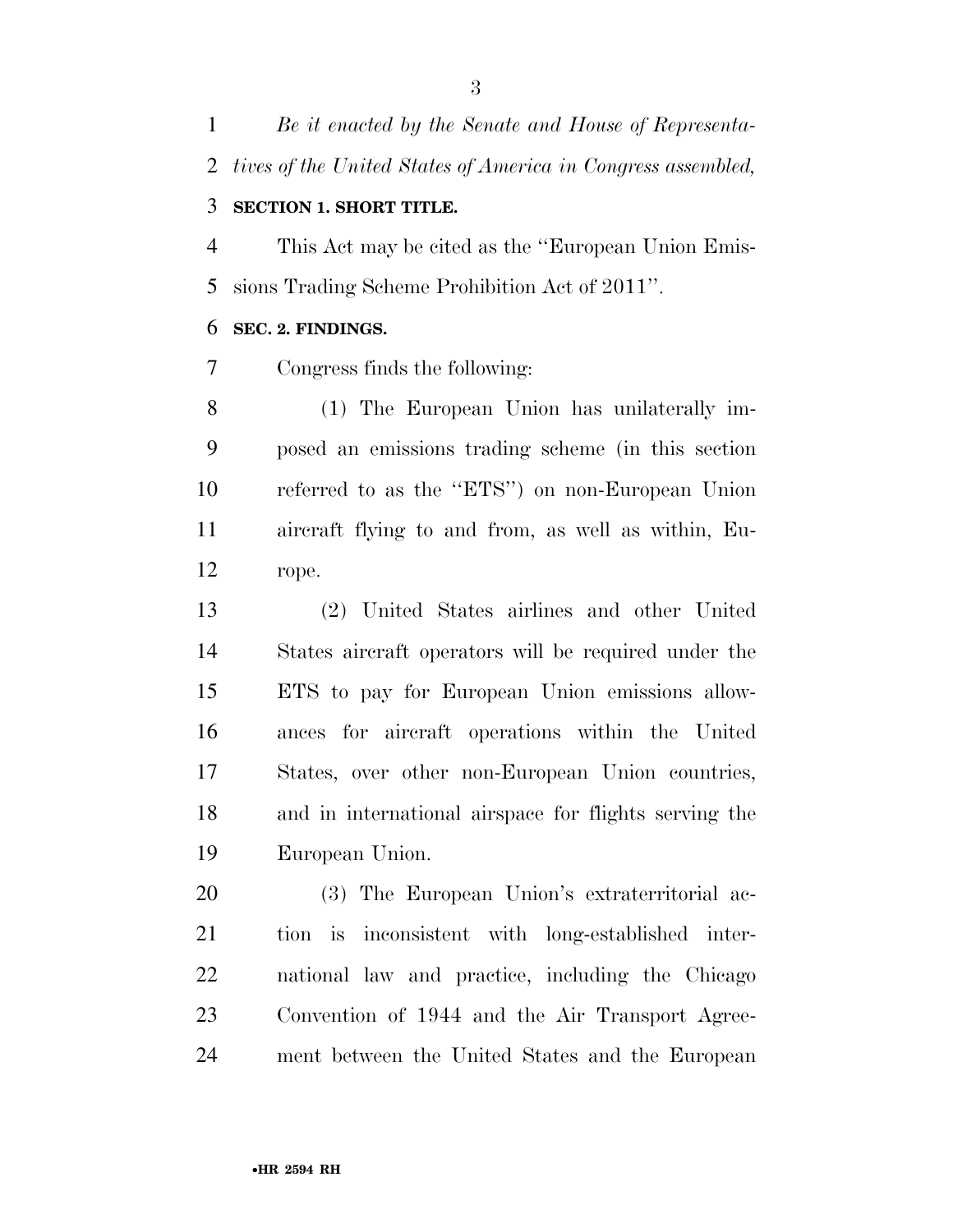| $\mathbf{1}$   | Union and its member states, and directly infringes  |
|----------------|------------------------------------------------------|
| $\overline{2}$ | on the sovereignty of the United States.             |
| 3              | (4) The European Union's action undermines           |
| $\overline{4}$ | ongoing efforts at the International Civil Aviation  |
| 5              | Organization to develop a unified, worldwide ap-     |
| 6              | proach to reducing aircraft greenhouse gas emissions |
| 7              | and has generated unnecessary friction within the    |
| 8              | international civil aviation community as it endeav- |
| 9              | ors to reduce such emissions.                        |
| 10             | (5) The European Union and its member states         |
| 11             | should instead work with other contracting states of |
| 12             | the International Civil Aviation Organization to de- |
| 13             | velop such an approach.                              |
| 14             | $(6)$ There is no assurance that ETS revenues        |
| 15             | will be used for aviation environmental purposes by  |
| 16             | the European Union member states that will collect   |
| 17             | them.                                                |
| 18             | (7) The United States Government expressed           |
| 19             | these and other serious objections relating to the   |
| 20             | ETS to representatives of the European Union and     |
| 21             | its member states during June 2011, but has not re-  |
| 22             | ceived satisfactory answers to those objections.     |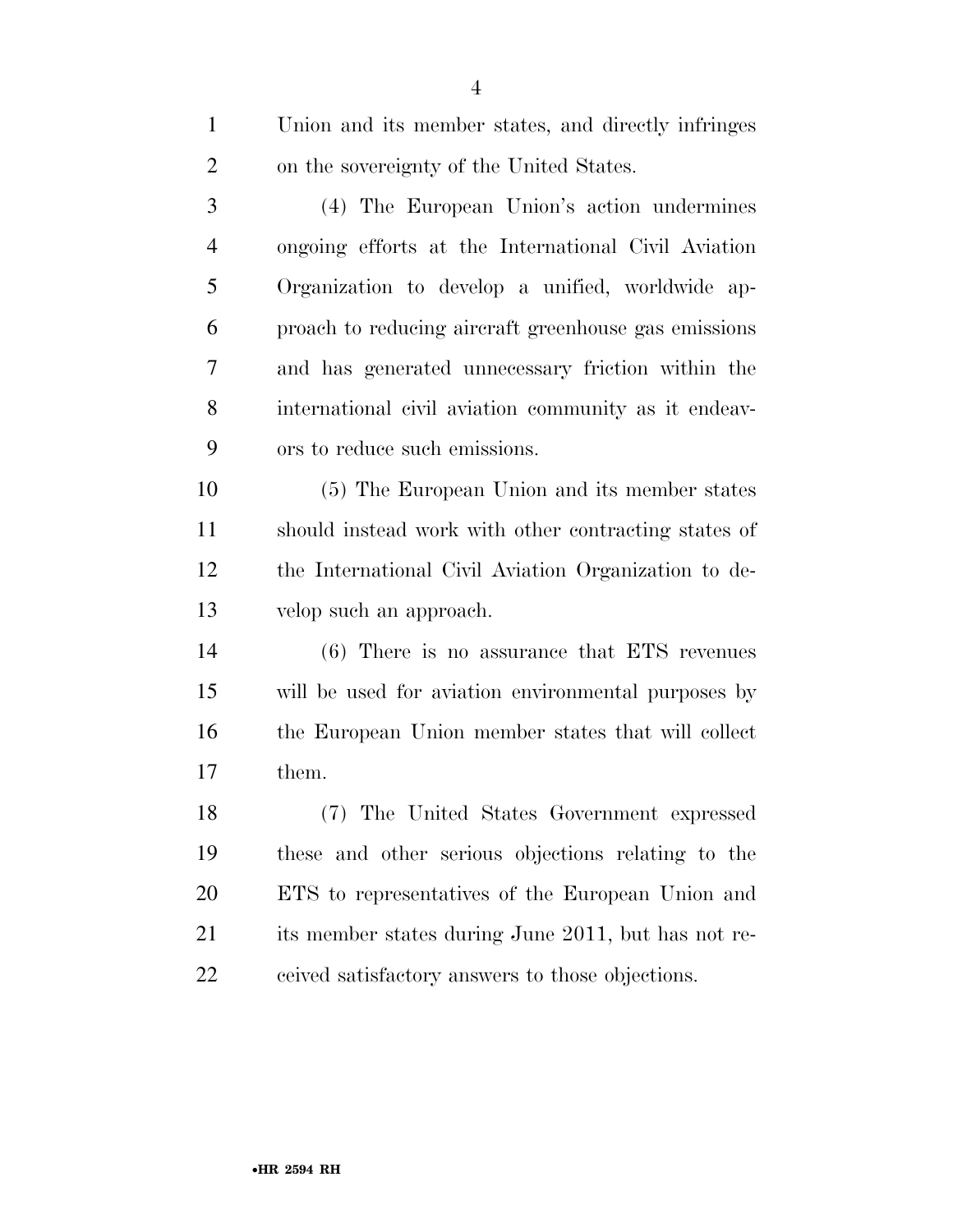The Secretary of Transportation shall prohibit an op- erator of a civil aircraft of the United States from partici- pating in any emissions trading scheme unilaterally estab-lished by the European Union.

## **SEC. 4. NEGOTIATIONS.**

 The Secretary of Transportation, the Administrator of the Federal Aviation Administration, and other appro- priate officials of the United States Government shall use their authority to conduct international negotiations and take other actions necessary to ensure that operators of civil aircraft of the United States are held harmless from any emissions trading scheme unilaterally established by the European Union.

## **SEC. 5. CIVIL AIRCRAFT OF THE UNITED STATES DEFINED.**

 In this Act, the term ''civil aircraft of the United States'' has the meaning given that term under section 40102(a) of title 49, United States Code.